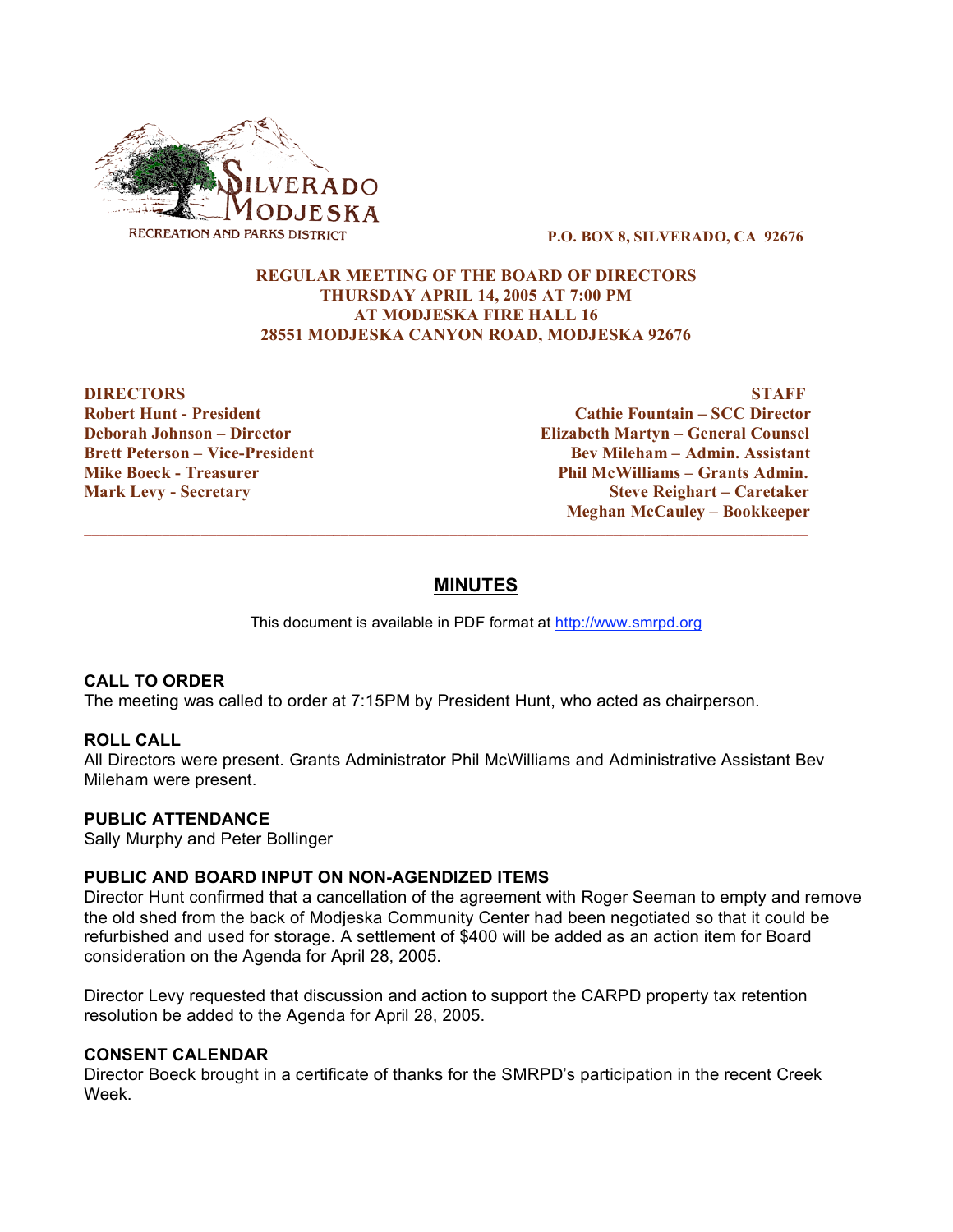1 Director Boeck made a motion to approve the Consent Calendar. Director Johnson seconded. Unanimously approved.

### **TREASURERS REPORT**

- 2 Director Boeck made a motion to approve payment of transmittal 0305-E for \$1,280.00 to reimburse the SMRPD B of A account for the SCE Deposit on Acct #2-26-715-0126. Director Johnson seconded. Unanimously approved.
- 3 Director Boeck made a motion to approve payment of transmittal 04-05A for \$100.00 total for Directors compensation for the Regular Board Meeting of March 24, 2004 to: Director Boeck \$50.00 Director Levy \$50.00 Director Johnson seconded. Unanimously approved.
- 4 Director Boeck made a motion to approve payment of transmittal 0405-B for \$12,890.87 total to:

| <b>County of Orange</b>                          | \$938.59    | <b>Invoice #232526</b>            |
|--------------------------------------------------|-------------|-----------------------------------|
| <b>Phil McWilliams</b>                           | \$795.00    | Reimbursement                     |
| <b>Ware Disposal</b>                             | \$215.81    | Invoice #54101028, 54101029       |
| <b>SBC</b>                                       | \$50.72     | 714-649-2428 & 2850, 03/10/05     |
| Hale & Company                                   | \$3.75      | Invoice Dated 3/10/05             |
| State of Calif Dept. of HCD                      | \$22.00     | Registration renewal, Decal #CCE5 |
| <b>SCWD</b>                                      | \$30.00     | Acct #10001600,10059300,10059600  |
| K.J. Snyder \$ Assoc.                            | \$505.00    | Inv. #4611, 4585                  |
| <b>Katzmaier Newell Kehr</b>                     | \$10,330.00 | Inv. 107104-6700 (Architect)      |
| Director Johnson seconded. Unanimously approved. |             |                                   |

- 5 Director Johnson made a motion to approve payment of transmittal 04-05C for \$394.61 to Mike Boeck for reimbursements from the Creek Week Event. Director Levy seconded. Unanimously approved.
- 6 Director Boeck made a motion to confirm the previous Board consensus for \$1,500 contractual payment to Caretaker Steve Reighart for services rendered in the month of March 2005 without caretaker's residence being available for occupancy. Director Levy seconded. Unanimously approved.

Resolution to comply with statutory and procedural requirements for Conflict of Interest Code was tabled to the next Board Meeting for lack of a printed copy.

#### **GRANTS ADMINISTRATORS REPORT**

Phil McWilliams discussed the renovation project. Bruce Newell is working on the site check which should be finished by next week. Director Johnson would like the Board to send out a letter to the community asking them for their financial help with certain portions of the project.

## **SILVERADO CHILDREN'S CENTER**

Director Hunt reported that all interested parties in the purchase of the Silverado Children's center had backed out, including Orange Unifed School District. Reasons cited were the tenuous financial condition and buildings not meeting OUSD code requirements.